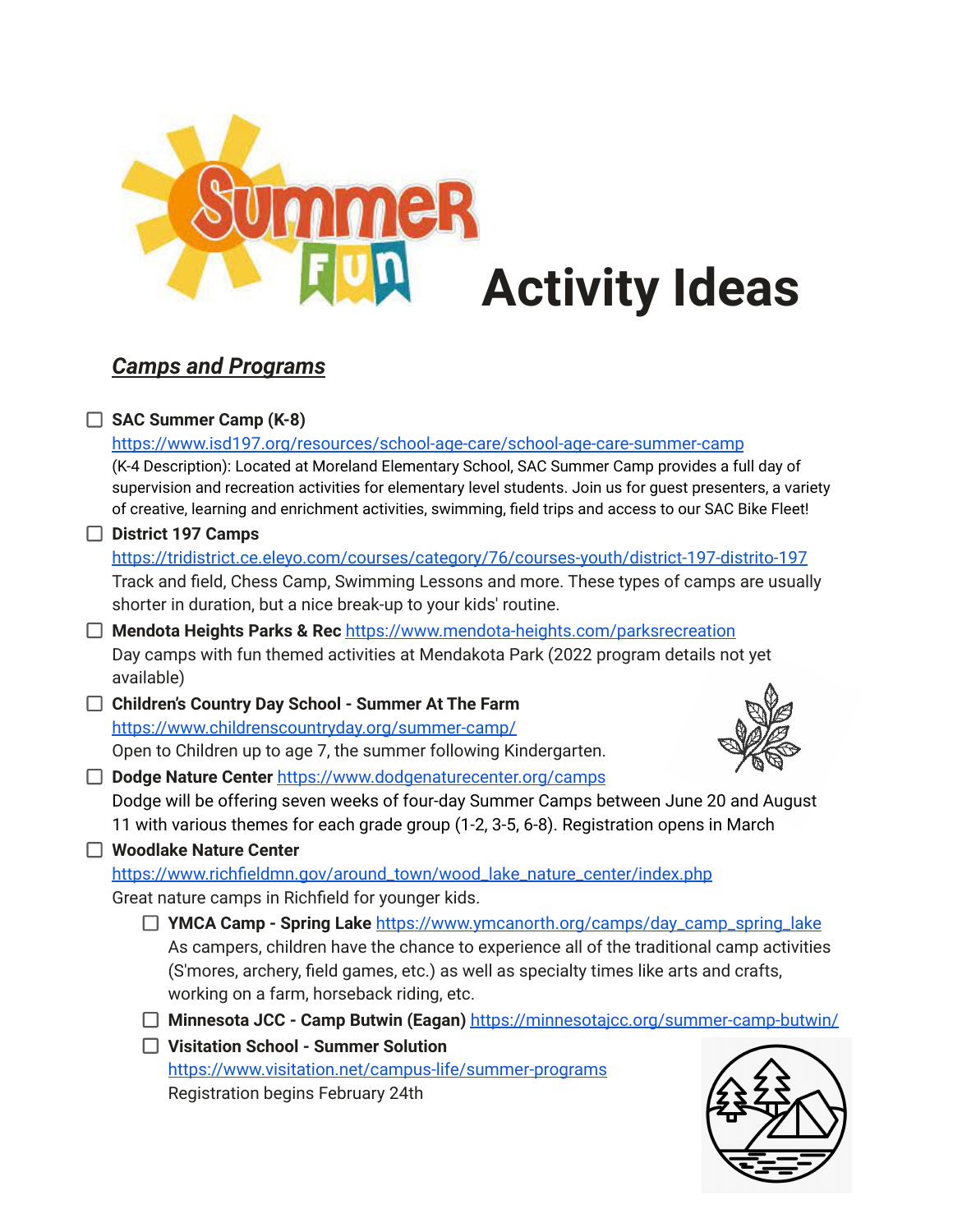



П. **Science Museum Summer Camps** <https://new.smm.org/camps>

Works are ideal for girls and boys ages 5-13.

Our STEM education team is excited to bring back old favorites and introduce new themes for in-person and virtual camps available for ages 6–16. Topics include art, biology, carpentry, chemistry, coding, engineering, magic, media, paleontology, space, and more.

Robotics, Code Camp, architecture, and more. Our summer camps for kids at The

#### **Adventures in Cardboard Camp** <https://adventuresincardboard.com/> Make your own gear! Play mythic live action games along the most idyllic fields, trails and shorelines near the Twin Cities.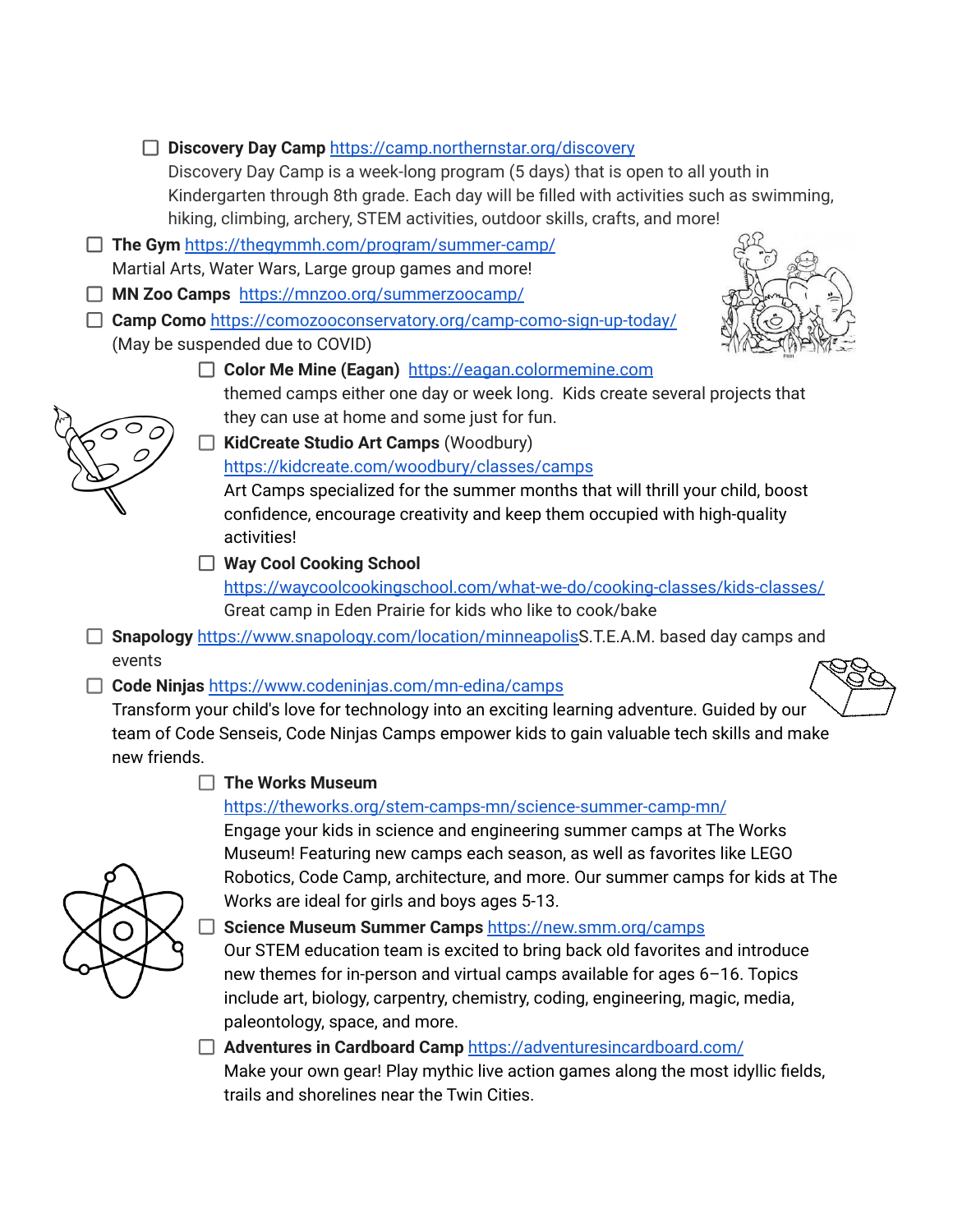| Dakota County Library https://www.co.dakota.mn.us/libraries/Programs/Kids<br>Summer Reading program (bonus if you have older kids- great volunteer |  |
|----------------------------------------------------------------------------------------------------------------------------------------------------|--|
|                                                                                                                                                    |  |
| opportunity for them to help run the sign up desk!)                                                                                                |  |
| <b>Barnes &amp; Noble Reading Program</b>                                                                                                          |  |
| https://www.barnesandnobleinc.com/our-stores-communities/summer-reading-program/                                                                   |  |
| Read, get a free book!                                                                                                                             |  |
| □ Music Together https://www.mindfulmusictogether.com/                                                                                             |  |
| Mixed age and Rhythm classes available. Meets locally at Harmon Park (winter)<br>or United Methodist Church (summer).                              |  |
| Summer music camps and workshops from Music 101 to various artists                                                                                 |  |
| Brighter Minds Music https://www.brightermindsmusic.com/                                                                                           |  |
| Music lessons for all ages. See coupon for Mendota Families below!                                                                                 |  |
|                                                                                                                                                    |  |
| <b>Spring and Summer Sports</b>                                                                                                                    |  |
|                                                                                                                                                    |  |
| Mendota Heights Parks & Rec https://www.mendota-heights.com/parksrecreation                                                                        |  |
| Sports Camps, Gymnastics, Tennis Lessons, Golf Camps at Mendota Par 3                                                                              |  |
| (2022 program details not yet available)                                                                                                           |  |
| Mendota Heights Athletic Association (MHAA) https://www.mendotaheightsathletics.com/                                                               |  |
| Spring and summer registration for various sports is now open! (Baseball, Lacrosse, Softball,                                                      |  |
| T-Ball)                                                                                                                                            |  |
| <b>Eagan Athletic Association (EAA)</b><br>Track (Spring) - https://www.eaasports.org/page/show/189017-track                                       |  |
| Cross Country (Late Summer) https://www.eaasports.org/page/show/1267385-cross-country                                                              |  |
| BlackHawks Summer Soccer Camps https://blackhawksoccer.org/summer-camps/                                                                           |  |
| Salvo Summer Soccer - http://www.salvosoccer.org/                                                                                                  |  |
| <b>Saint Paul Saints Baseball camp</b>                                                                                                             |  |
| https://www.milb.com/st-paul/community/youth-sports/summer-youth-baseball-camps                                                                    |  |
| <b>Minnesota Twins Summer Camp</b>                                                                                                                 |  |
| https://www.mlb.com/twins/community/training/summer-camps                                                                                          |  |
|                                                                                                                                                    |  |
|                                                                                                                                                    |  |